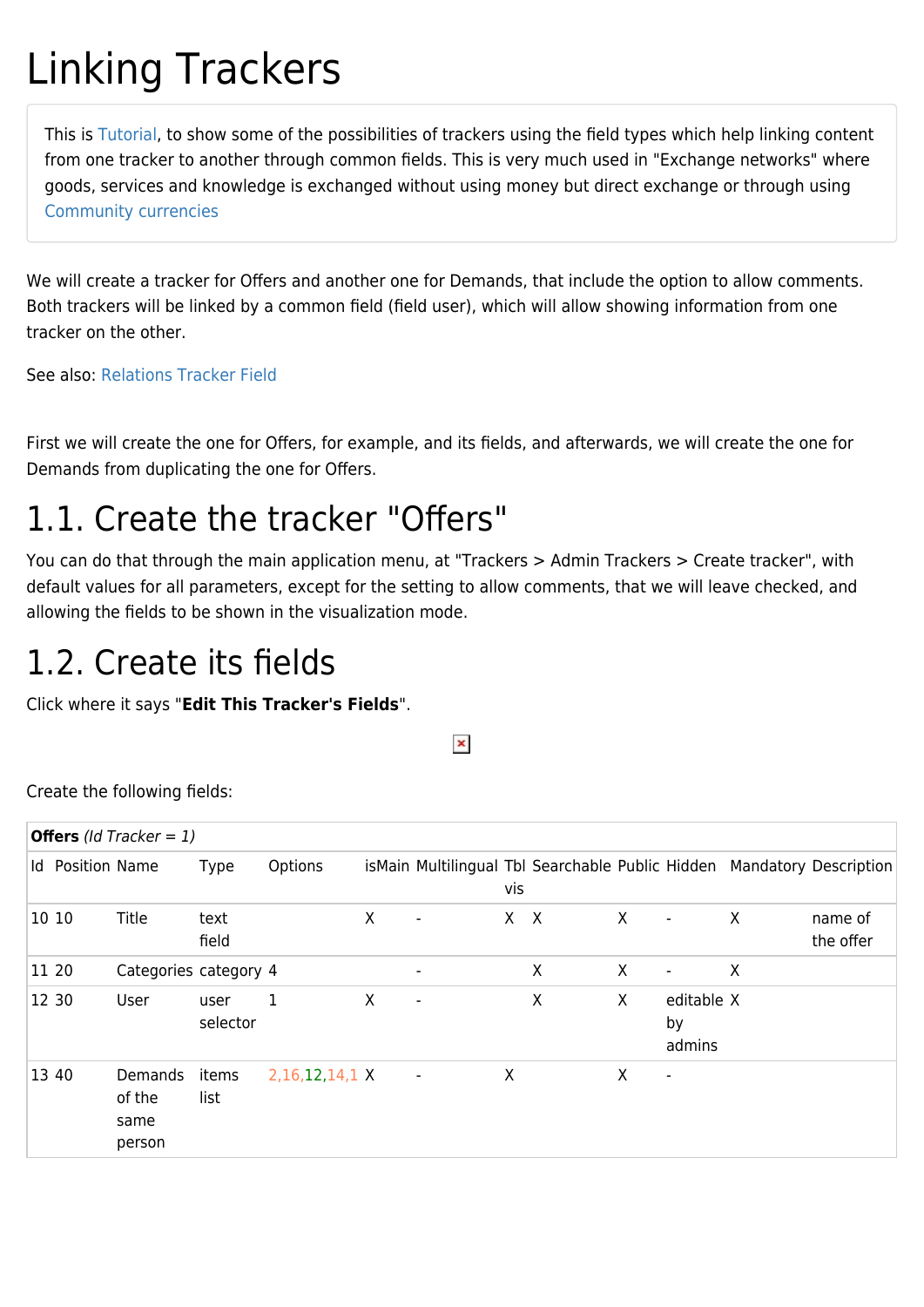### 1.3. Create the tracker "Demands" (duplicate from "Offers")

Once created this tracker for Offers, we will duplicate it (through "Trackers > Admin Trackers > Edit tracker Offers > Duplicate tracker"), setting the new tracker as "Demands" and something as description, and choosing "Offers" as the tracker to duplicate it from.

# 1.4. Edit its fields

Once done, go to edit the required items so that the new tracker Demands becomes as this table below (change the field 14 description, field 17 "Demands of the same person" for "Offers of the same person", and as parameters, the new ones.

| <b>Demands</b> ( <i>Id Tracker = 2</i> ) |                         |                                 |                  |                       |   |                          |       |   |          |                            |   |                                                                        |
|------------------------------------------|-------------------------|---------------------------------|------------------|-----------------------|---|--------------------------|-------|---|----------|----------------------------|---|------------------------------------------------------------------------|
|                                          | <b>Id</b> Position Name |                                 | <b>Type</b>      | Options               |   |                          | vis   |   |          |                            |   | isMain Multilingual Tbl Searchable Public Hidden Mandatory Description |
|                                          | 14 10                   | Title                           | text<br>field    |                       | X | $\overline{\phantom{a}}$ | $X$ X |   | $\times$ | $\overline{\phantom{a}}$   | X | name of the<br>demand                                                  |
|                                          | 15 20                   | Categories category 4           |                  |                       |   |                          |       | X | X        | $\blacksquare$             | X |                                                                        |
|                                          | 16 30                   | User                            | user<br>selector | 1                     | X | $\overline{\phantom{a}}$ |       | X | X        | editable X<br>by<br>admins |   |                                                                        |
|                                          | 17 40                   | Offers of<br>the same<br>person | items<br>list    | $1,12,16,10,1 \times$ |   | $\overline{\phantom{a}}$ | X     |   | X        | $\overline{\phantom{a}}$   |   |                                                                        |

#### How to fill the field "items list" from the Offers Tracker

How to fill the field "items list" from the Offers Tracker (Id Tracker 1) with 5 parameters or options separated by commas:

| Id Tracker<br>(There)  | the other tracker                       | at this tracker                  | Id Common Field at Id Common Field Id Field that we want to linked<br>show (of the tracker in<br>there) |                                                                                                                                                                    |
|------------------------|-----------------------------------------|----------------------------------|---------------------------------------------------------------------------------------------------------|--------------------------------------------------------------------------------------------------------------------------------------------------------------------|
| 2 (Tracker<br>Demands) | 16 (field "user" at<br>tracker Demands) | at tracker Offers) Demand at the | 12 (field "user" 14 (field "Title" of the<br>Demands tracker)                                           | 1 (make the information shown<br>in this field at the Offers<br>tracker as clicable, in order to<br>allow going directly to those<br>items in the Demands tracker) |

#### How to fill the field "items list" of the Demands Tracker

How to fill the field "items list" of the Demands Tracker (Id Tracker 2) with 5 parameters or options, separated by commas: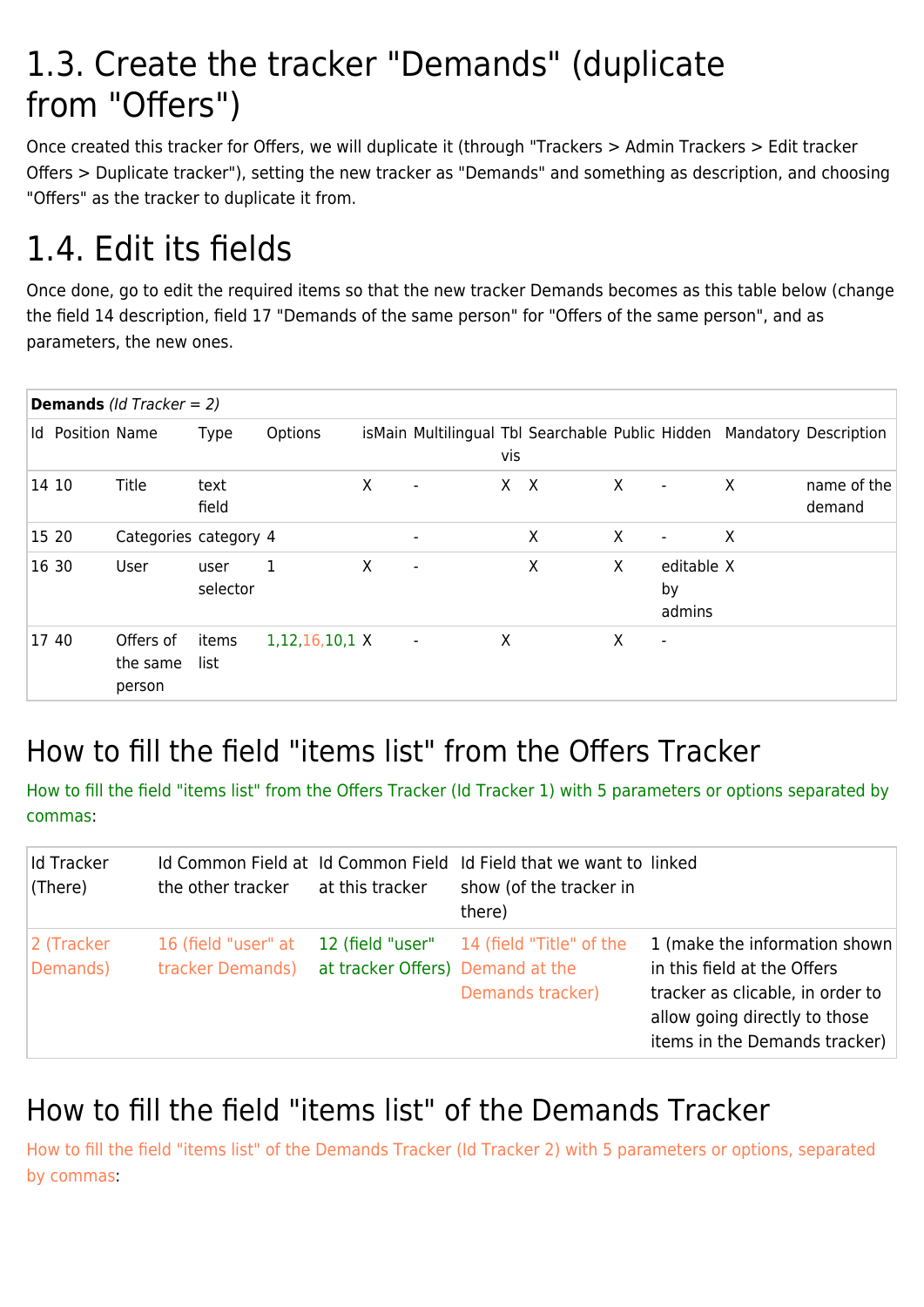| <b>Id Tracker</b><br>(There) | Id Common Field<br>at the other<br>tracker                 | this tracker     | Id Common Field at Id Field that we want linked<br>to show (of the<br>tracker in there) |                                                                                                                                                                                             |
|------------------------------|------------------------------------------------------------|------------------|-----------------------------------------------------------------------------------------|---------------------------------------------------------------------------------------------------------------------------------------------------------------------------------------------|
| 1 (Tracker<br>Offers)        | 12 (field "user" at 16 (field "user" at<br>tracker Offers) | tracker Demands) | Offer of the Offers<br>tracker)                                                         | 10 (field "Title" of the 1 (make the information shown<br>in this field at the Demands<br>tracker as clicable, in order to<br>allow going directly to those<br>items in the Offers tracker) |

#### Allow selecting many options for categories

For the field Category, some option will show up, which will alow selecting one or more than one). These options have to be created as a subcategories of a parent category.

For example, imagine that we have the category 1 that is "Categorisation of offers and demands", and that we create inside, some child categories, like the subcategories "Courses" (with id of category automatically assigned to 2 in that case), "Services" (with id automatically assigned to 3), "Objects" (with id automatically assigned to 4), and "Other" (with id automatically assigned to 5).

It is necessary to write the value "1" to the field category (in order to show the subcategories that category 1 contains).

### 1.5. Fill in some Offers and Demands

Now you are ready to fill some offers as a different users (for example, user1 inserts two offers and a demand, and user2 inserts 1 offer and 3 demands). And afterwards see how it behaves...

We have also enabled the option that these trackers allow comments (when we created the tracker, or afterwards through editing it again, if needed, in order to set that both trackers allows comments).

You can also test to watch to any tracker (click on the eye to subscribe in order to receive emails when there are new items added or modified to the tracker), and to watch any specific item of any of those trackers (to receive email notifications when there are comments on this item, or there are changes to it).

You can see similar trackers in action at <http://intercanvis.net>

### 1.6. Customize the tracker interfaces through wiki plugins

You can customize the user interface to list, add or search items through plugins.

You can see some examples in action at: <http://intercanvis.net/Ofertes>

<http://intercanvis.net/Demandes>

Related pages